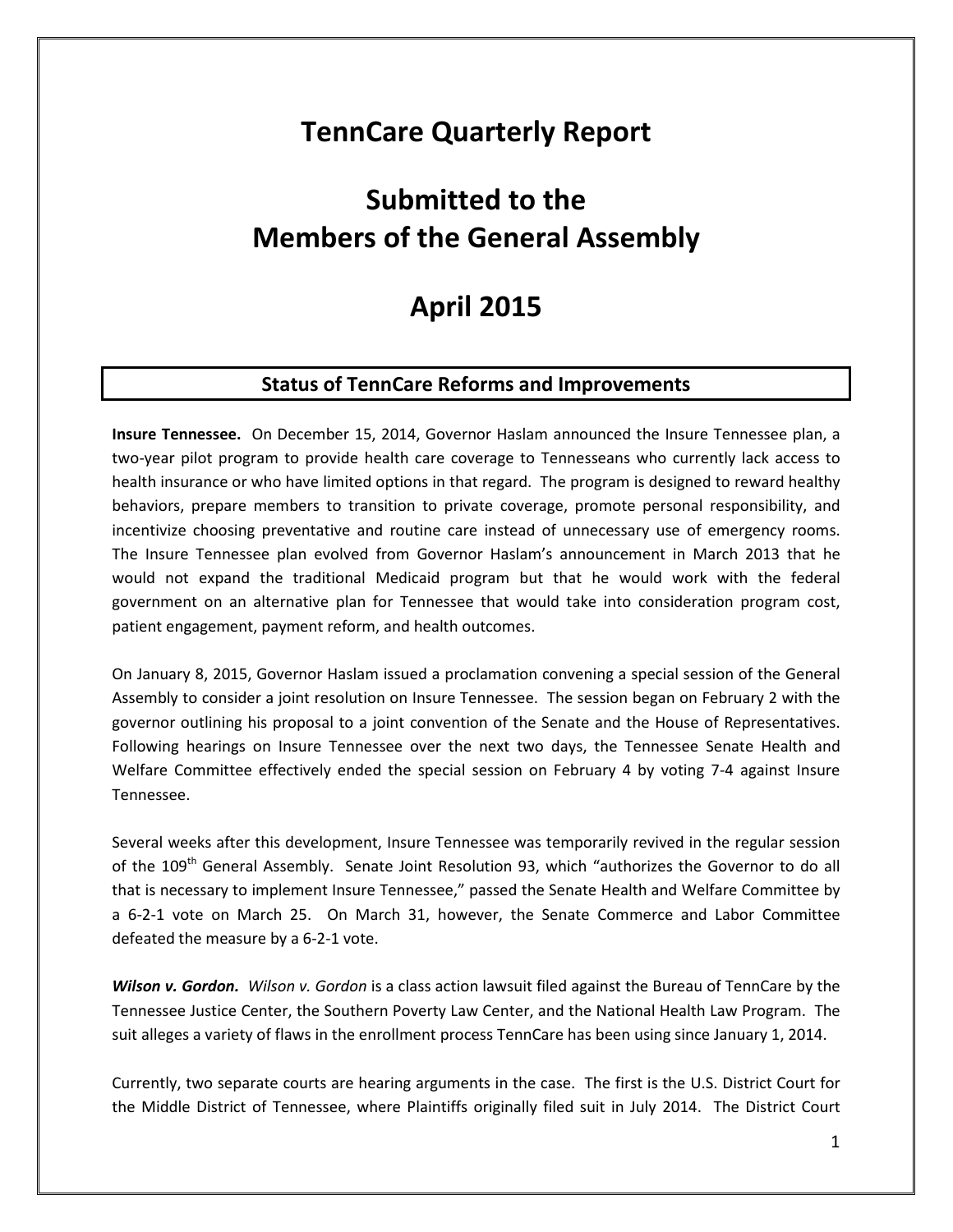granted class action status to the case and issued a preliminary injunction requiring the Defendants (specifically, TennCare) to provide an opportunity for a fair hearing on any delayed adjudications of applications for TennCare coverage. TennCare took immediate action to comply with these rulings but also filed an appeal with a second court, the U.S. Court of Appeals for the Sixth Circuit in Cincinnati.

The Defendants filed a motion at the District Court level on February 25, 2015, requesting that the process of discovery in *Wilson v. Gordon* be suspended until the case had been adjudicated by the Court of Appeals. The basis for this request was that any resources devoted to discovery would be wasted if the Court of Appeals ultimately dismissed the matter altogether. The District Court denied this request on March 20, 2015, but did encourage the parties to prioritize discovery requests in such a way as not to interfere with TennCare's efforts to adjudicate applications in a timely manner.

**Tennessee Eligibility Determination System.** On January 12, 2015, TennCare announced plans to select a new vendor for the continued development of the Tennessee Eligibility Determination System (TEDS). The purpose of TEDS is to review applications for health care assistance and identify which persons are eligible for an "insurance affordability program," meaning TennCare, CoverKids, or subsidized insurance under the Health Insurance Marketplace.

After months of delays and missed benchmarks, the State had decided in 2014 to hire an independent international consulting firm, KPMG LLP, to perform an assessment of TEDS. The assessment was to provide—

- A review of progress to date by then-vendor Northrop Grumman Systems Corporation;
- Identification of project deficiencies;

 $\overline{a}$ 

- Determination of potential risks to the TennCare program; and
- Options for resuming development of the TEDS project and leading it to a successful outcome.

In late 2014, KPMG LLP released a comprehensive report to the State. As a result of the detailed findings within the report, TennCare and Northrop Grumman mutually decided it to be in their respective best interests to terminate their contract early. The State will move forward with the process for selecting a new vendor.

**Statewide Managed Care Organizations (MCOs).** On January 1, 2015, following months of intensive preparations, TennCare MCOs Amerigroup, BlueCare, and UnitedHealthcare began delivering physical health services, behavioral health services, and Long-Term Services and Supports (LTSS) $1$  to enrollees in all three of Tennessee's grand regions. Previously, only two MCOs had operated in each grand region, and only UnitedHealthcare had served all three regions.

<span id="page-1-0"></span> $<sup>1</sup>$  It should be noted that there is more than one type of LTSS program. LTSS programs serving persons who are</sup> elderly or who have physical disabilities are included in the menu of services offered by the MCOs. LTSS programs serving persons who have intellectual or developmental disabilities are operated outside the TennCare Demonstration, although the persons who receive these services are also members of TennCare and receive their physical health and behavioral health services through the MCOs.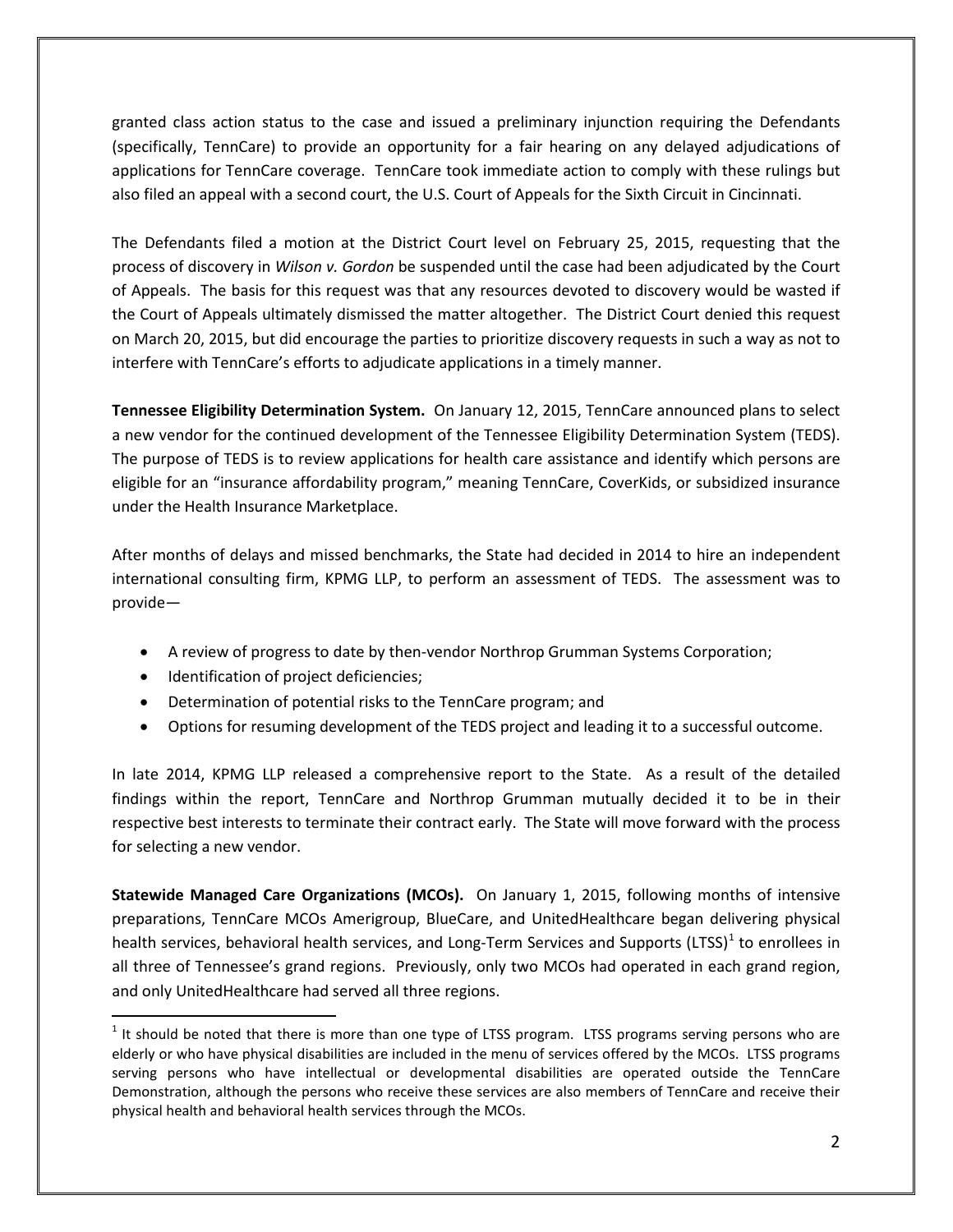Coinciding with this January 1 implementation date was the transfer of approximately 411,000 TennCare members to different health plans to ensure a more even distribution of enrollment among the three statewide MCOs. Two enrollee notices mailed during the previous quarter aided this transition.

- The first notice was directed to affected members of CHOICES, TennCare's program of long-term services and supports (LTSS) for individuals who are elderly or who have physical disabilities. The letter alerted recipients to the impending transfer, so that each recipient's new MCO could introduce itself and provide assurances that plans of care would be transitioned smoothly.
- The second notice was directed to all affected enrollees and provided instructions for remaining with their current MCO if preferred. In addition, individuals who had transferred to new health plans on January 1 retained the option of returning to their former MCOs as long as their requests had been received by February 14, 2015. Approximately 15 percent of members affected by the transfer decided to remain with—or return to—their original plans.

Preliminary reports indicate that the first quarter of the statewide service delivery model has been successful. TennCare monitored the rollout carefully and found that access to services had not been interrupted and, in particular, that critical care patients continued to receive needed care.

As of the end of the January-March 2015 quarter, both the Bureau and the MCOs were preparing for a second round of enrollee transfers on April 1, 2015. Approximately 6,900 enrollees (CHOICES members only) were scheduled to be transitioned to new plans during this second implementation phase, and TennCare mailed each affected individual the two notice letters well before the conclusion of the January-March 2015 quarter.

**Demonstration Amendment 24: CHOICES Services.** On March 4, 2015, TennCare submitted Demonstration Amendment [2](#page-2-0)4 to the Centers for Medicare and Medicaid Services (CMS).<sup>2</sup> Amendment 24 would add two community-based residential alternative services to the menu of benefits covered by CHOICES. Both of the services in question—"community living supports" (CLS) and "community living supports-family model" (CLS-FM, an "adult foster care" arrangement)—are alternatives to Nursing Facility care: each provides access to services and supports in a small shared residential setting, allowing the individual to reside in the community. Delivery of CLS and CLS-FM would adhere to recently enacted federal regulations governing the provision of home and community-based services (HCBS) and HCBS settings. The proposal, which would take effect on July 1, 2015, is not projected to increase program expenditures: coverage is conditioned on a determination that provision of CLS or CLS-FM would not cost more than provision of other forms of CHOICES HCBS that the person would otherwise receive.

To date, discussions between CMS and TennCare on Amendment 24 have focused on points of clarification, such as the Bureau's plans for ensuring providers' compliance with relevant federal

<span id="page-2-0"></span> $2$  TennCare had previously notified the Tennessee General Assembly of Amendment 24 in a letter dated July 28, 2014.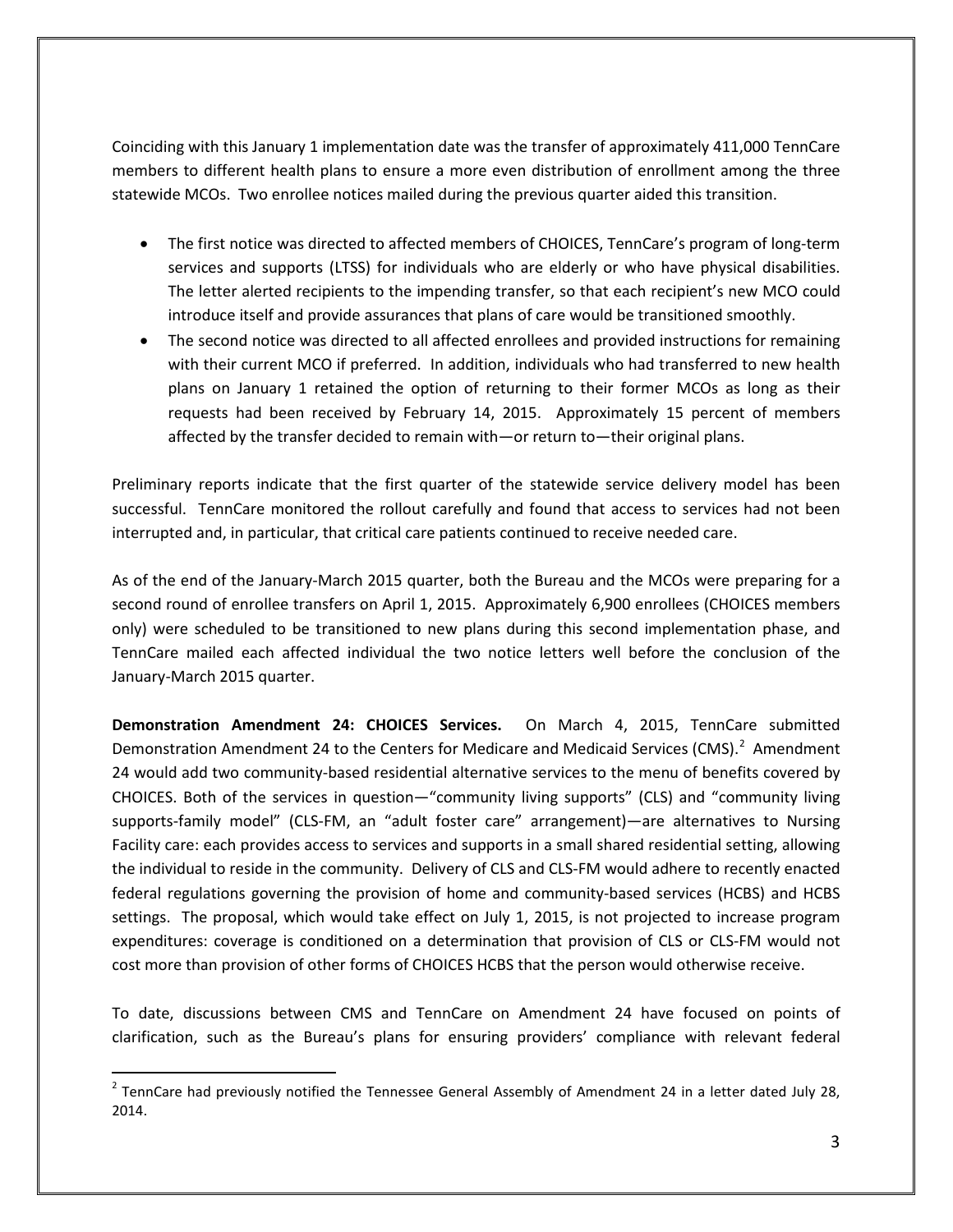regulations and the capability of existing provider networks to deliver such services throughout the state.

**Incentives for Providers to Use Electronic Health Records.** The Electronic Health Records (EHR) Incentive Program is a partnership between federal and state governments that grew out of the Health Information Technology for Economic and Clinical Health (HITECH) Act. The purpose of the program is to provide financial incentives to Medicaid providers<sup>[3](#page-3-0)</sup> to replace outdated, often paper-based approaches to medical record-keeping with electronic systems that meet rigorous certification criteria and that can improve health care delivery and quality. The federal government provides 100 percent of the funding for the incentive payments and 90 percent of the administrative costs.

Currently, Medicaid providers may qualify for the following types of payments:

- First-year payments to providers (eligible hospitals or practitioners) who either
	- o Adopt, implement, or upgrade to certified EHR technology capable of meeting "meaningful use" in accordance with CMS standards, or
	- o Achieve meaningful use of certified EHR technology for any period of 90 consecutive days;
- Second-year payments to providers who have received first-year payments and who achieved meaningful use for a subsequent period of 90 consecutive days;
- Third-year and fourth-year payments to providers who continue to demonstrate meaningful use.

EHR payments made by TennCare during the January-March 2015 quarter as compared with payments made throughout the life of the program appear in the table below:

| <b>Payment Type</b>  | <b>Number of Providers</b>     | <b>Quarterly Amount</b> | <b>Cumulative Amount</b> |
|----------------------|--------------------------------|-------------------------|--------------------------|
|                      | <b>Paid During the Quarter</b> | Paid (Jan-Mar 2015)     | <b>Paid to Date</b>      |
| First-year payments  | $122^{4}$                      | \$2,585,417             | \$150,636,919            |
| Second-year payments | 34                             | \$1,952,672             | \$47,999,894             |
| Third-year payments  | 69                             | \$3,665,234             | \$8,808,717              |
| Fourth-year payments | 31                             | \$263,500               | \$331,500                |

Technical assistance activities, outreach efforts, and other EHR-related projects conducted by Bureau staff during the quarter included:

<span id="page-3-0"></span><sup>&</sup>lt;sup>3</sup> CMS allows two types of providers to participate in the Medicaid EHR Incentive Program: medical professionals (physicians, nurse practitioners, certified nurse midwives, dentists, and certain kinds of physician assistants) and hospitals (acute care hospitals, critical access hospitals, and children's hospitals).<br><sup>4</sup> Of the 122 providers receiving first-year payments in the January-March 2015 quarter, 7 earned their incentives

<span id="page-3-1"></span>by successfully attesting to meaningful use of EHR technology in their first year of participation in the program.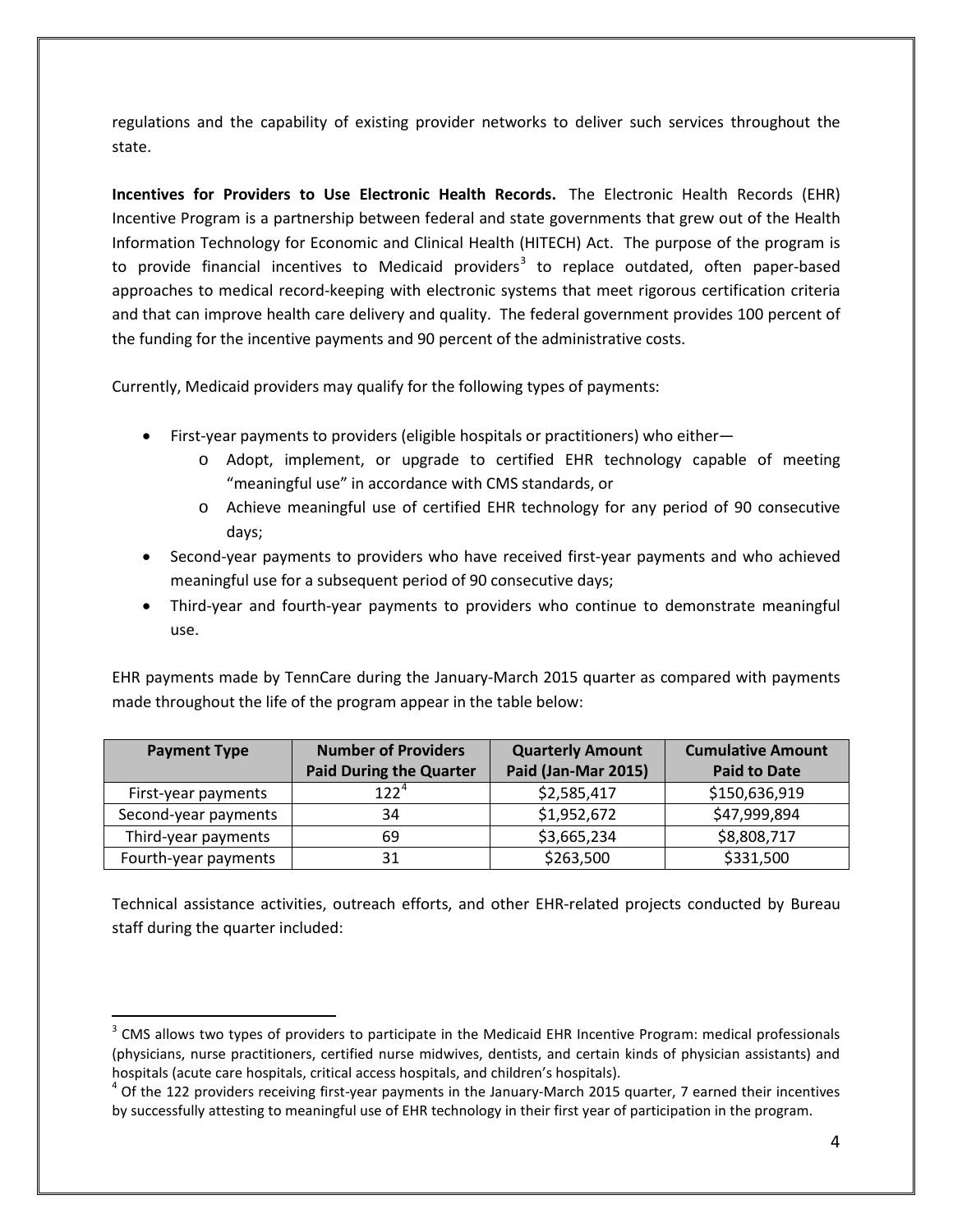- Expansion of the contract with Qsource (TennCare's External Quality Review Organization) to assist Tennessee providers with the attestation process;
- Participation throughout the quarter in several Southeast Regional Collaboration for HIT/HIE (SERCH) calls;
- Telephone assistance throughout the quarter for eligible professionals attesting to Meaningful Use (with particular emphasis on the EHR final rule that took effect on October 1, 2014);
- Responding to more than 500 inquiries submitted to the EHR Meaningful Use email box;
- Monthly newsletters distributed by the Bureau's EHR ListServ; and
- A quarterly reminder issued through the Provider Incentive Payment Program ("PIPP") system to Tennessee providers who had registered at the federal level but who have not registered or attested at the state level.

TennCare continues to schedule EHR workshops with a variety of provider organizations to maintain the momentum of the program.

**Essential Access Hospital (EAH) Payments.** The TennCare Bureau continued to make EAH payments during the January-March 2015 quarter. EAH payments are made from a pool of \$100 million (\$34,935,000 in State dollars) appropriated by the General Assembly and funded by the hospital assessment fee.

The methodology for distributing these funds, as outlined in Special Term and Condition 55.e. of the TennCare Demonstration Agreement with CMS, specifically considers each hospital's relative contribution to providing services to TennCare members, while also acknowledging differences in payer mix and hospitals' relative ability to make up TennCare losses. Data from the Hospital Joint Annual Report is used to determine hospitals' eligibility for these payments. Eligibility is determined each quarter based on each hospital's participation in TennCare. In order to receive a payment for the quarter, a hospital must be a contracted provider with TennCare Select and at least one other Managed Care Organization (MCO), and it must have contracted with TennCare Select for the entire quarter that the payment represents. Excluded from the Essential Access Hospital payments are Critical Access Hospitals, which receive cost-based reimbursement from the TennCare program and, therefore, are not included, and the four State mental health institutes.

The Essential Access Hospital payments made during the third quarter of State Fiscal Year 2015 for dates of service during the first quarter are shown in the table below.

|                                           |                        | <b>EAH Third Quarter FY</b> |
|-------------------------------------------|------------------------|-----------------------------|
| <b>Hospital Name</b>                      | County                 | 2015                        |
| Regional Medical Center at Memphis        | <b>Shelby County</b>   | \$3,363,349                 |
| Vanderbilt University Hospital            | Davidson County        | \$3,180,780                 |
| <b>Erlanger Medical Center</b>            | <b>Hamilton County</b> | \$2,696,914                 |
| University of Tennessee Memorial Hospital | <b>Knox County</b>     | \$1,447,794                 |

### **Essential Access Hospital Payments for the Quarter**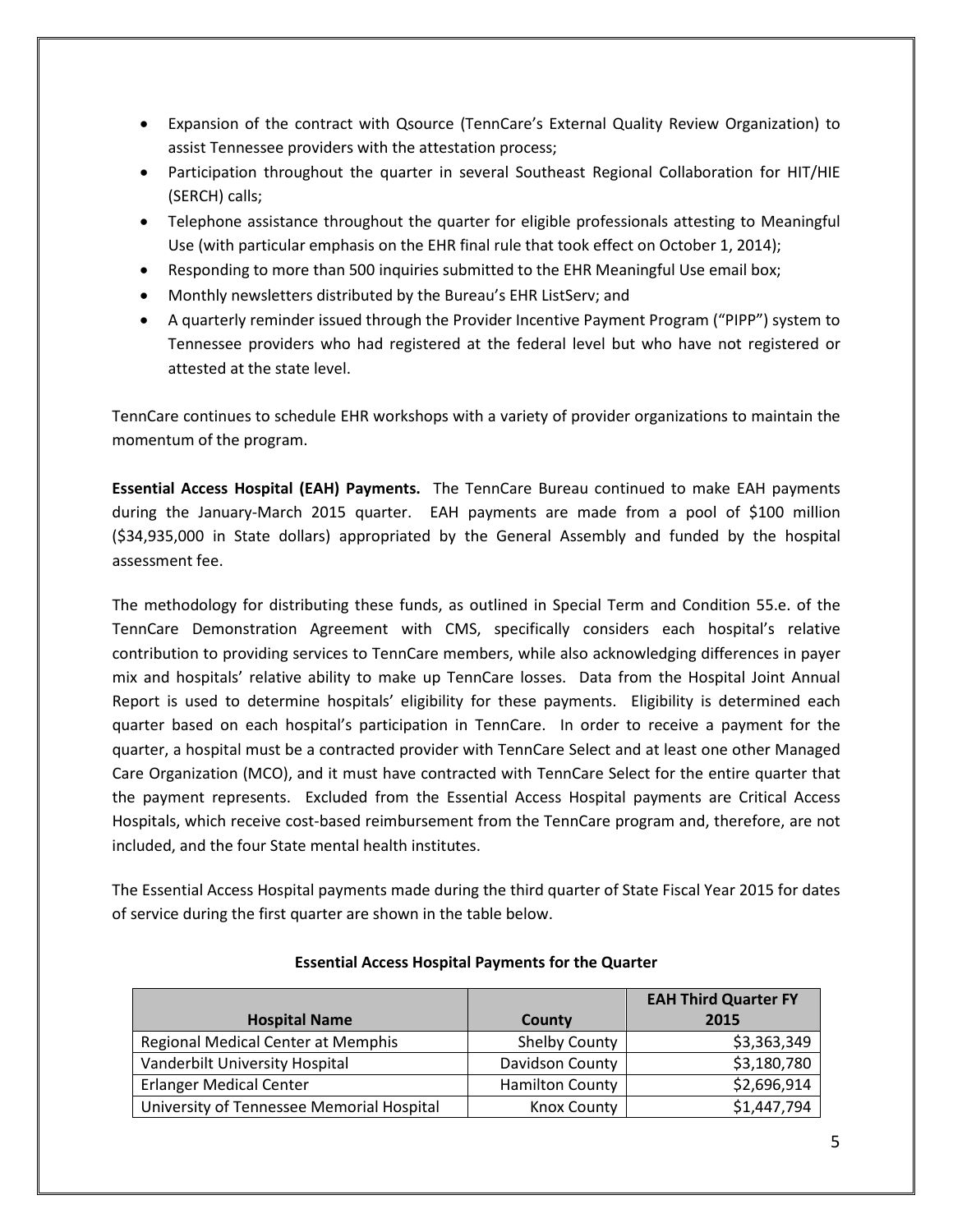|                                              |                          | <b>EAH Third Quarter FY</b> |
|----------------------------------------------|--------------------------|-----------------------------|
| <b>Hospital Name</b>                         | County                   | 2015                        |
| Johnson City Medical Center (with            |                          |                             |
| Woodridge)                                   | <b>Washington County</b> | \$1,211,056                 |
| LeBonheur Children's Medical Center          | <b>Shelby County</b>     | \$711,392                   |
| Parkridge Medical Center (with Parkridge     |                          |                             |
| Valley)                                      | <b>Hamilton County</b>   | \$685,692                   |
| Metro Nashville General Hospital             | Davidson County          | \$600,107                   |
| Jackson - Madison County General Hospital    | <b>Madison County</b>    | \$544,865                   |
| East Tennessee Children's Hospital           | Knox County              | \$538,608                   |
| Methodist Healthcare - Memphis Hospitals     | <b>Shelby County</b>     | \$512,194                   |
| Methodist Healthcare - South                 | <b>Shelby County</b>     | \$491,779                   |
| Saint Jude Children's Research Hospital      | <b>Shelby County</b>     | \$418,401                   |
| University Medical Center (with McFarland)   | <b>Wilson County</b>     | \$386,219                   |
| Saint Thomas Midtown Hospital                | Davidson County          | \$354,633                   |
| TriStar Skyline Medical Center (with Madison |                          |                             |
| Campus)                                      | Davidson County          | \$337,620                   |
| Wellmont - Holston Valley Medical Center     | <b>Sullivan County</b>   | \$304,628                   |
| Fort Sanders Regional Medical Center         | <b>Knox County</b>       | \$295,845                   |
| <b>TriStar Centennial Medical Center</b>     | Davidson County          | \$271,774                   |
| Methodist Healthcare - North                 | <b>Shelby County</b>     | \$252,993                   |
| Saint Francis Hospital                       | <b>Shelby County</b>     | \$245,583                   |
| Parkridge East Hospital                      | <b>Hamilton County</b>   | \$229,905                   |
| Maury Regional Hospital                      | <b>Maury County</b>      | \$229,095                   |
| Parkwest Medical Center (with Peninsula)     | <b>Knox County</b>       | \$223,563                   |
| Saint Thomas Rutherford Hospital             | <b>Rutherford County</b> | \$223,544                   |
| Pathways of Tennessee                        | <b>Madison County</b>    | \$216,560                   |
| Wellmont - Bristol Regional Medical Center   | <b>Sullivan County</b>   | \$210,363                   |
| Cookeville Regional Medical Center           | <b>Putnam County</b>     | \$193,927                   |
| Ridgeview Psychiatric Hospital and Center    | <b>Anderson County</b>   | \$193,264                   |
| Tennova Healthcare - Physicians Regional     |                          |                             |
| <b>Medical Center</b>                        | <b>Knox County</b>       | \$190,561                   |
| Methodist Hospital - Germantown              | Shelby County            | \$173,815                   |
| <b>Baptist Memorial Hospital for Women</b>   | <b>Shelby County</b>     | \$152,067                   |
| <b>Skyridge Medical Center</b>               | <b>Bradley County</b>    | \$141,438                   |
| <b>Blount Memorial Hospital</b>              | <b>Blount County</b>     | \$132,992                   |
|                                              | Montgomery               |                             |
| <b>Gateway Medical Center</b>                | County                   | \$131,343                   |
| <b>TriStar Horizon Medical Center</b>        | Dickson County           | \$129,330                   |
| <b>TriStar StoneCrest Medical Center</b>     | <b>Rutherford County</b> | \$121,218                   |
| <b>TriStar Summit Medical Center</b>         | Davidson County          | \$119,956                   |
| NorthCrest Medical Center                    | Robertson County         | \$119,695                   |
| Delta Medical Center                         | <b>Shelby County</b>     | \$118,885                   |
| <b>Dyersburg Regional Medical Center</b>     | <b>Dyer County</b>       | \$115,956                   |
| <b>LeConte Medical Center</b>                | Sevier County            | \$114,173                   |
| Morristown - Hamblen Healthcare System       | Hamblen County           | \$112,771                   |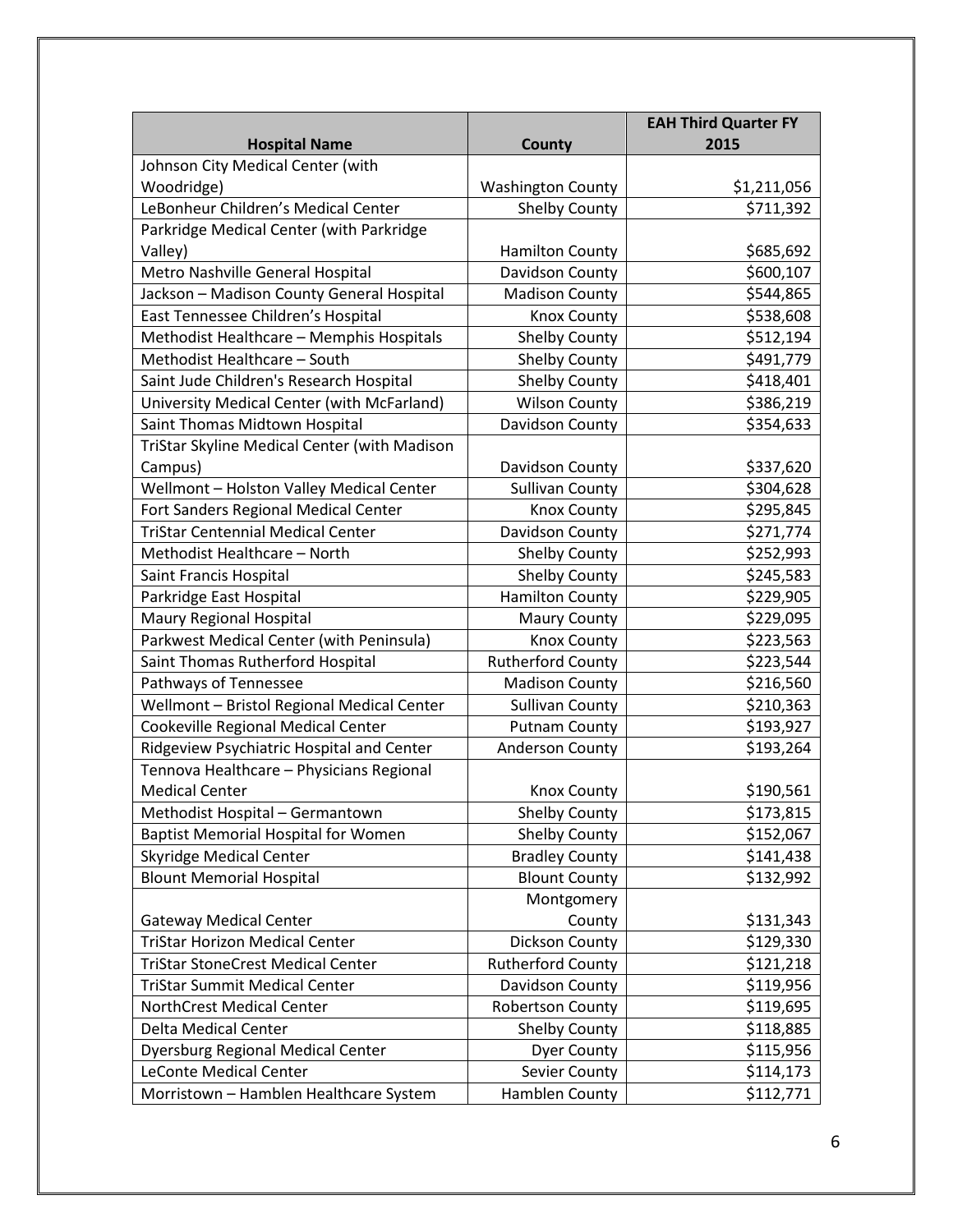|                                              |                          | <b>EAH Third Quarter FY</b> |
|----------------------------------------------|--------------------------|-----------------------------|
| <b>Hospital Name</b>                         | <b>County</b>            | 2015                        |
| Southern Hills Medical Center                | Davidson County          | \$111,391                   |
| <b>Heritage Medical Center</b>               | <b>Bedford County</b>    | \$108,754                   |
| <b>Sumner Regional Medical Center</b>        | <b>Sumner County</b>     | \$103,737                   |
| Takoma Regional Hospital                     | <b>Greene County</b>     | \$97,836                    |
| Tennova Healthcare - Newport Medical         |                          |                             |
| Center                                       | Cocke County             | \$93,176                    |
| <b>Sweetwater Hospital Association</b>       | Monroe County            | \$91,956                    |
| Laughlin Memorial Hospital                   | <b>Greene County</b>     | \$91,479                    |
| <b>Rolling Hills Hospital</b>                | <b>Williamson County</b> | \$90,176                    |
| Methodist Medical Center of Oak Ridge        | Anderson County          | \$88,338                    |
| <b>TriStar Hendersonville Medical Center</b> | <b>Sumner County</b>     | \$83,295                    |
| Harton Regional Medical Center               | Coffee County            | \$82,121                    |
| Henry County Medical Center                  | <b>Henry County</b>      | \$81,213                    |
| Tennova Healthcare - LaFollette Medical      |                          |                             |
| Center                                       | Campbell County          | \$79,464                    |
| <b>Grandview Medical Center</b>              | <b>Marion County</b>     | \$77,896                    |
| <b>Sycamore Shoals Hospital</b>              | <b>Carter County</b>     | \$76,450                    |
| Skyridge Medical Center - Westside           | <b>Bradley County</b>    | \$75,175                    |
| Regional Hospital of Jackson                 | <b>Madison County</b>    | \$73,517                    |
| Baptist Memorial Hospital - Union City       | <b>Obion County</b>      | \$71,593                    |
| Lakeway Regional Hospital                    | Hamblen County           | \$71,137                    |
| Indian Path Medical Center                   | <b>Sullivan County</b>   | \$63,145                    |
| Wellmont Hawkins County Memorial Hospital    | <b>Hawkins County</b>    | \$60,414                    |
| Jellico Community Hospital                   | Campbell County          | \$60,374                    |
| <b>Hardin Medical Center</b>                 | <b>Hardin County</b>     | \$59,218                    |
| <b>McNairy Regional Hospital</b>             | <b>McNairy County</b>    | \$58,295                    |
| Starr Regional Medical Center - Athens       | <b>McMinn County</b>     | \$57,601                    |
| River Park Hospital                          | <b>Warren County</b>     | \$54,627                    |
| <b>Henderson County Community Hospital</b>   | <b>Henderson County</b>  | \$47,038                    |
| <b>Roane Medical Center</b>                  | Roane County             | \$43,761                    |
| United Regional Medical Center               | Coffee County            | \$41,758                    |
| Hillside Hospital                            | <b>Giles County</b>      | \$40,078                    |
| Crockett Hospital                            | Lawrence County          | \$39,881                    |
| Livingston Regional Hospital                 | <b>Overton County</b>    | \$37,328                    |
| McKenzie Regional Hospital                   | Carroll County           | \$35,632                    |
| <b>Volunteer Community Hospital</b>          | <b>Weakley County</b>    | \$33,418                    |
| <b>Bolivar General Hospital</b>              | Hardeman County          | \$31,042                    |
| Wayne Medical Center                         | <b>Wayne County</b>      | \$30,080                    |
| Erlanger Health System - East Campus         | <b>Hamilton County</b>   | \$27,308                    |
| Baptist Memorial Hospital - Huntingdon       | Carroll County           | \$27,164                    |
| DeKalb Community Hospital                    | DeKalb County            | \$24,236                    |
| Methodist Healthcare - Fayette               | <b>Fayette County</b>    | \$22,142                    |
| <b>Emerald Hodgson Hospital</b>              | Franklin County          | \$10,109                    |
| <b>TOTAL</b>                                 |                          | \$25,000,000                |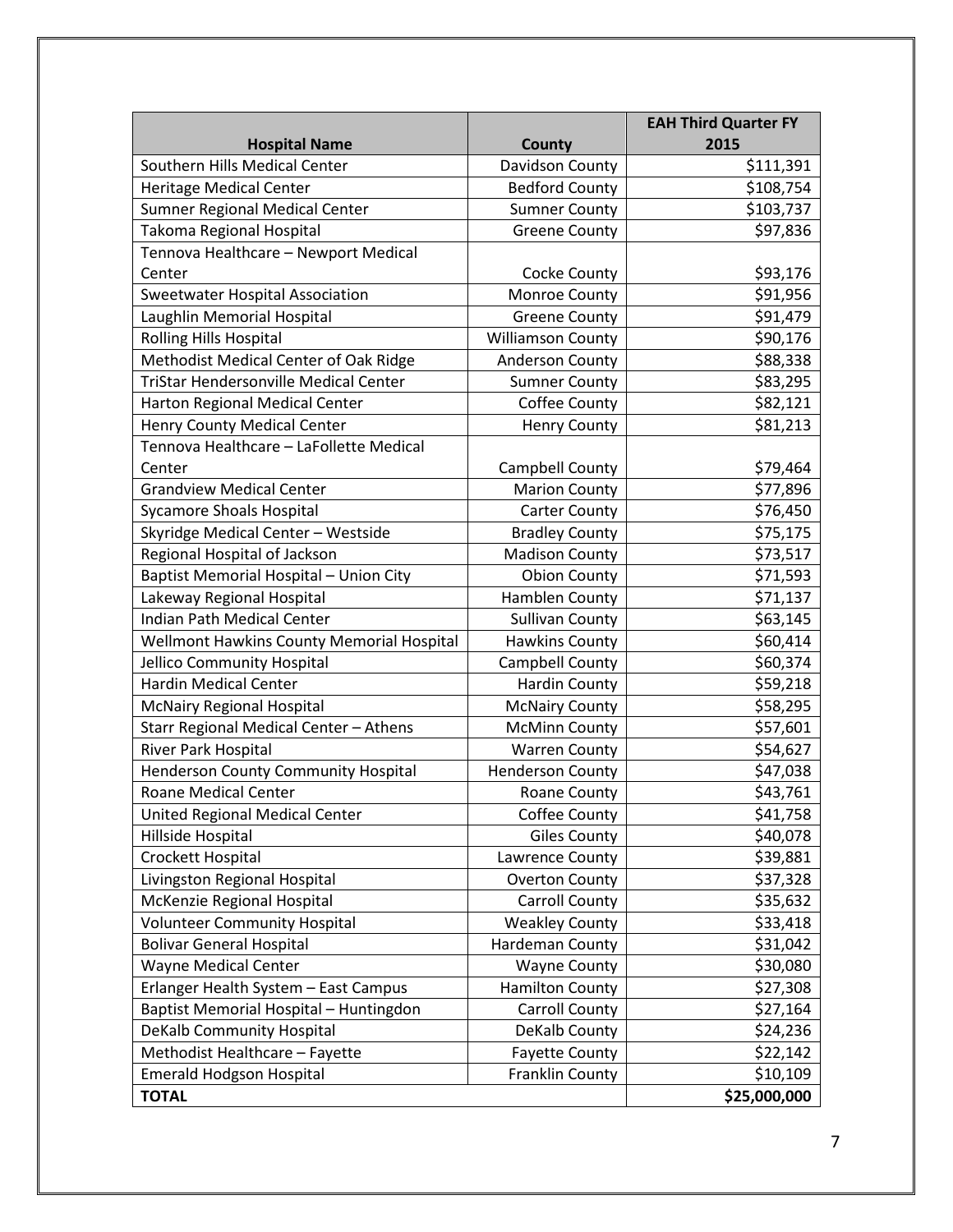## **Number of Recipients on TennCare and Costs to the State**

During the month of March 2015, there were 1,368,953 Medicaid eligibles and 19,176 Demonstration eligibles enrolled in TennCare, for a total of 1,388,129 persons.

Estimates of TennCare spending for the third quarter of State Fiscal Year 2015 are summarized in the table below.

| <b>Spending Category</b> | 3rd Quarter*    |
|--------------------------|-----------------|
| MCO services**           | \$1,493,823,900 |
| Dental services          | \$43,467,500    |
| Pharmacy services        | \$277,895,900   |
| Medicare "clawback"***   | \$57,173,000    |

*\*These figures are cash basis as of March 31 and are unaudited.*

 $\overline{a}$ 

*\*\*This figure includes Integrated Managed Care MCO expenditures.*

*\*\*\*The Medicare Part D clawback is money states are required to pay to the federal government to help offset costs the federal government incurs by covering the prescription benefit for enrollees who have both Medicare and Medicaid.*

## **Viability of MCCs in the TennCare Program**

**Claims payment analysis.** TennCare's prompt pay requirements may be summarized as shown below.

| <b>Entity</b> | <b>Standard</b>                                                      | <b>Authority</b>        |
|---------------|----------------------------------------------------------------------|-------------------------|
| <b>MCOs</b>   | 90% of clean claims for payment for services delivered to            | T.C.A. $§$ 56-32-126(b) |
| (non-CHOICES  | TennCare enrollees are processed and, if appropriate, paid           |                         |
| services)     | within 30 calendar days of the receipt of such claims.               |                         |
|               |                                                                      |                         |
|               | 99.5% of all provider claims are processed, and, if                  |                         |
|               | appropriate, paid within 60 calendar days of receipt.                |                         |
| <b>MCOs</b>   | 90% of clean electronically submitted Nursing Facility and           | TennCare contract       |
| (CHOICES      | applicable Home and Community Based Services claims <sup>5</sup> are |                         |
| services)     | processed and paid within 14 calendar days of receipt.               |                         |
|               |                                                                      |                         |
|               | 99.5% of clean electronically submitted Nursing Facility and         |                         |
|               | applicable Home and Community Based Services claims <sup>6</sup> are |                         |
|               | processed and paid within 21 calendar days of receipt.               |                         |

<span id="page-7-1"></span><span id="page-7-0"></span><sup>&</sup>lt;sup>5</sup> Excludes Personal Emergency Response Systems (PERS), assistive technology, minor home modifications, and pest control claims. Claims for delivery of these services are handled like general MCO claims.  $<sup>6</sup>$  Ibid.</sup>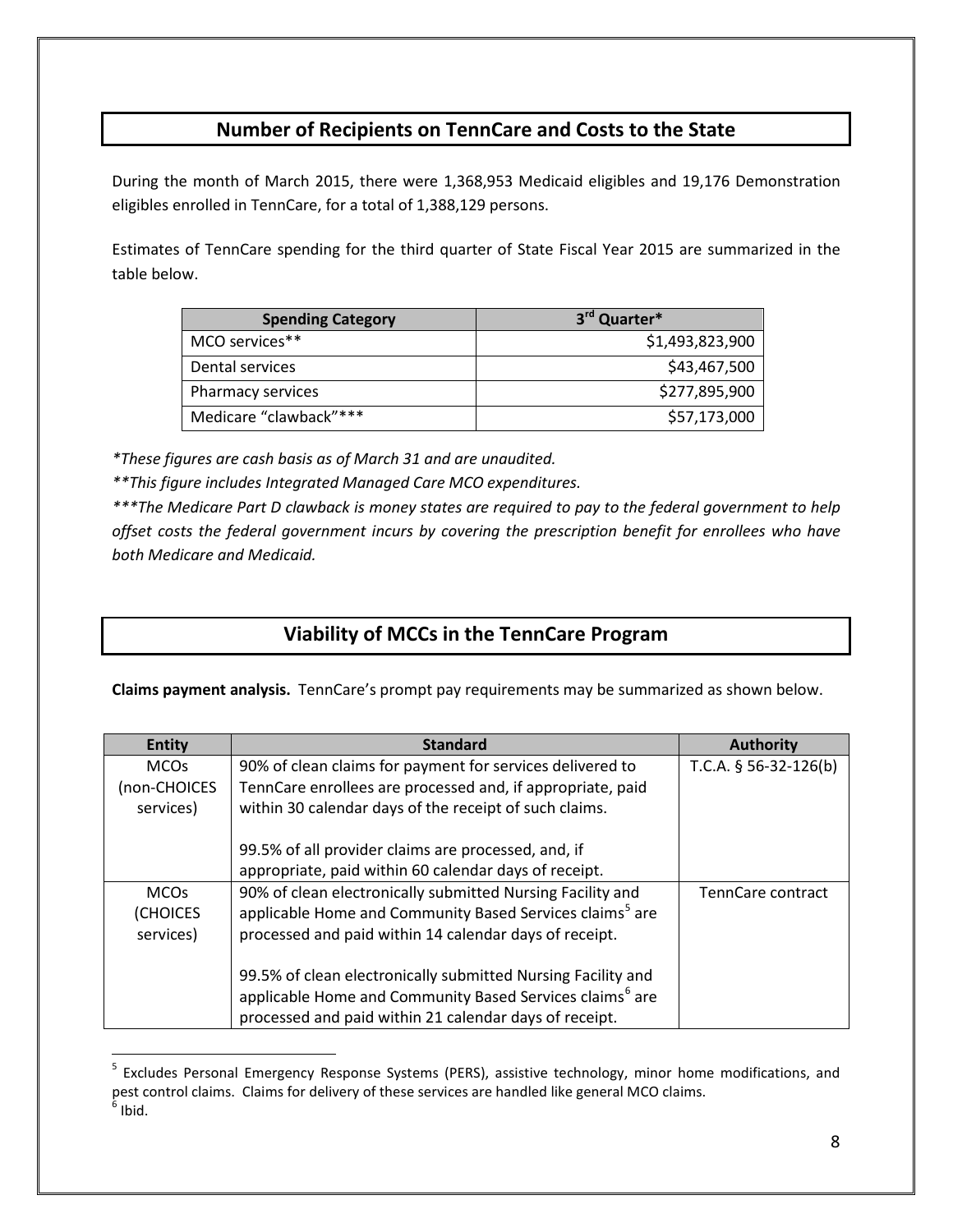| <b>Entity</b> | <b>Standard</b>                                              | <b>Authority</b>     |
|---------------|--------------------------------------------------------------|----------------------|
| <b>DBM</b>    | 90% of clean claims for payment for services delivered to    | TennCare contract    |
|               | TennCare enrollees are processed, and, if appropriate, paid  | and in accordance    |
|               | within 30 calendar days of the receipt of such claims.       | with T.C.A. § 56-32- |
|               |                                                              | 126(b)               |
|               | 99.5% of all provider claims are processed, and, if          |                      |
|               | appropriate, paid within 60 calendar days of receipt.        |                      |
| <b>PBM</b>    | 100% of all clean claims submitted by pharmacy providers are | TennCare contract    |
|               | paid within 10 calendar days of receipt.                     |                      |

The MCOs, the DBM, and the PBM are required to submit monthly claims data files of all TennCare claims processed to the Tennessee Department of Commerce and Insurance (TDCI) for verification of statutory and contractual prompt pay compliance. The plans are required to separate their claims data by Tennessee region (i.e., East, Middle, or West Grand Region) and by subcontractor (e.g., claims processed by a vision benefits manager). Furthermore, the MCOs are required to identify separately non-emergency transportation (NEMT) claims in the data files. Finally, the MCOs are required to submit separate claims data files representing a subset of electronically submitted Nursing Facility and applicable Home and Community Based Services claims for CHOICES enrollees. TDCI then performs an analysis and reports the results of the prompt pay analyses by NEMT and CHOICES claim types, by subcontractor, by Tennessee region, and by total claims processed for the month.

If an MCO does not comply with the prompt pay requirements based on the total claims processed in a month, TDCI has the statutory authority to levy an administrative penalty of \$10,000 for each month of non-compliance after the first instance of non-compliance was reported to the plan. The TennCare Bureau can also assess liquidated damages pursuant to the terms of the Contractor Risk Agreement. If the DBM and PBM do not meet their contractual prompt pay requirements, only the TennCare Bureau can assess applicable liquidated damages against these entities.

**Net worth requirement.** According to Tennessee's "Health Maintenance Organization Act of 1986" statute (T.C.A. § 56-32-101 *et seq.*), the minimum net worth requirement for each TennCare MCO is calculated based on premium revenue for the most recent calendar year, as well as any TennCare payments made to the MCO that are not reported as premium revenue.

During the January-March 2015 quarter, the MCOs submitted their 2014 National Association of Insurance Commissioners (NAIC) Annual Financial Statements. As of December 31, 2014, TennCare MCOs reported net worth as indicated in the table below.<sup>[7](#page-8-0)</sup>

<span id="page-8-0"></span> $<sup>7</sup>$  The "Net Worth Requirement" and "Reported Net Worth" figures in the table are based on the MCOs' company-</sup> wide operations, not merely their TennCare operations. Amerigroup and Volunteer State Health Plan, for instance, operate Medicare Advantage Plans, while UnitedHealthcare has several lines of business in Illinois, Iowa, Virginia, and Tennessee.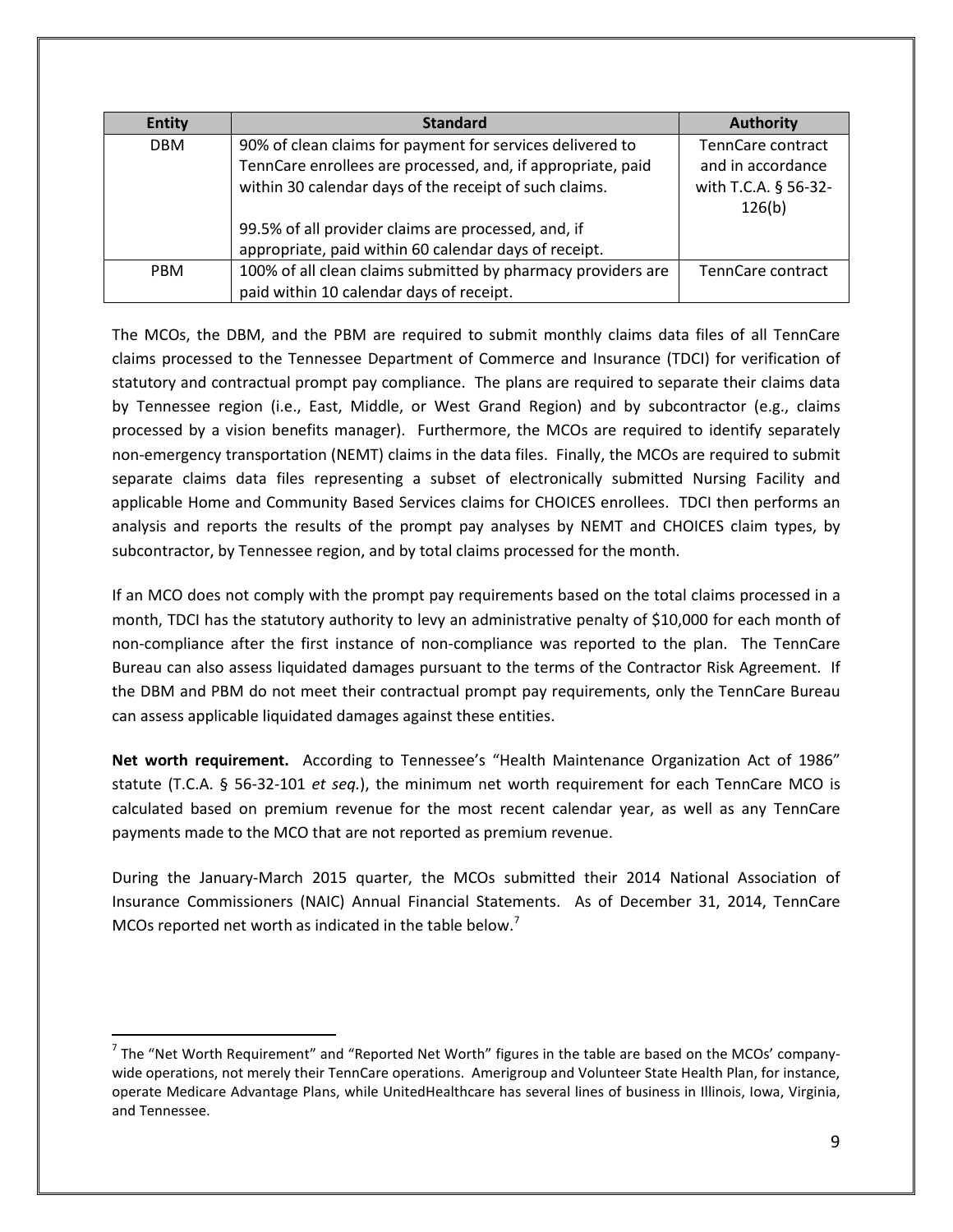| <b>MCO</b>                            | <b>Net Worth</b>   | Reported         | Excess/       |
|---------------------------------------|--------------------|------------------|---------------|
|                                       | <b>Requirement</b> | <b>Net Worth</b> | (Deficiency)  |
| Amerigroup Tennessee                  | \$18,895,648       | \$156,552,359    | \$137,656,711 |
| UnitedHealthcare Plan of the River    | \$67,602,074       | \$600,328,649    | \$532,726,575 |
| Valley (UnitedHealthcare Community    |                    |                  |               |
| Plan)                                 |                    |                  |               |
| Volunteer State Health Plan (BlueCare | \$37,185,058       | \$330,054,375    | \$292,869,317 |
| & TennCare Select)                    |                    |                  |               |

For the January-March 2015 quarter, the MCOs were also required to comply with Tennessee's "Risk-Based Capital for Health Organizations" statute (T.C.A. § 56-46-201 *et seq.*). Risk-based capital (RBC) involves a method of calculating the minimum amount of capital necessary for a health entity to support its overall business operations depending on its size and risk profile. A health entity with a higher amount of risk is required to hold a higher amount of capital. The RBC statute gives TDCI the authority and mandate to use preventive and corrective measures that vary depending on the amount of capital deficiency indicated by the RBC calculations. A "Company Action Level" deficiency (defined at T.C.A. § 56-46-203(a)) would require the submission of a plan to correct the entity's capital deficiency.

The following table compares the MCOs' net worth to the Company Action Level requirements as of December 31, 2014:

| <b>MCO</b>                            | <b>Company Action</b> | Reported         | Excess/       |
|---------------------------------------|-----------------------|------------------|---------------|
|                                       | Level                 | <b>Net Worth</b> | (Deficiency)  |
| Amerigroup Tennessee                  | \$61,407,788          | \$156,552,359    | \$95,144,571  |
| UnitedHealthcare Plan of the River    | \$244,098,654         | \$600,328,649    | \$356,229,995 |
| Valley (UnitedHealthcare Community    |                       |                  |               |
| Plan)                                 |                       |                  |               |
| Volunteer State Health Plan (BlueCare | \$109,546,612         | \$330,054,375    | \$220,507,763 |
| & TennCare Select)                    |                       |                  |               |

All TennCare MCOs met their minimum net worth requirements and Company Action Level requirements as of December 31, 2014.

## **Success of Fraud Detection and Prevention**

The mission of the Tennessee Office of Inspector General (OIG) is: *To identify, investigate, and prosecute persons who commit fraud or abuse against the TennCare program and to recoup money owed to the State of Tennessee.* The OIG staff receives case information from a variety of sources, including local law enforcement, the TennCare Bureau, Health Related Boards (HRB), the Department of Human Services (DHS), other State agencies, health care providers, Managed Care Contractors (MCCs), and the general public via the OIG website, fax, written correspondence, and phone calls to the OIG hotline. Selected statistics for the third quarter of Fiscal Year 2015 are as follows: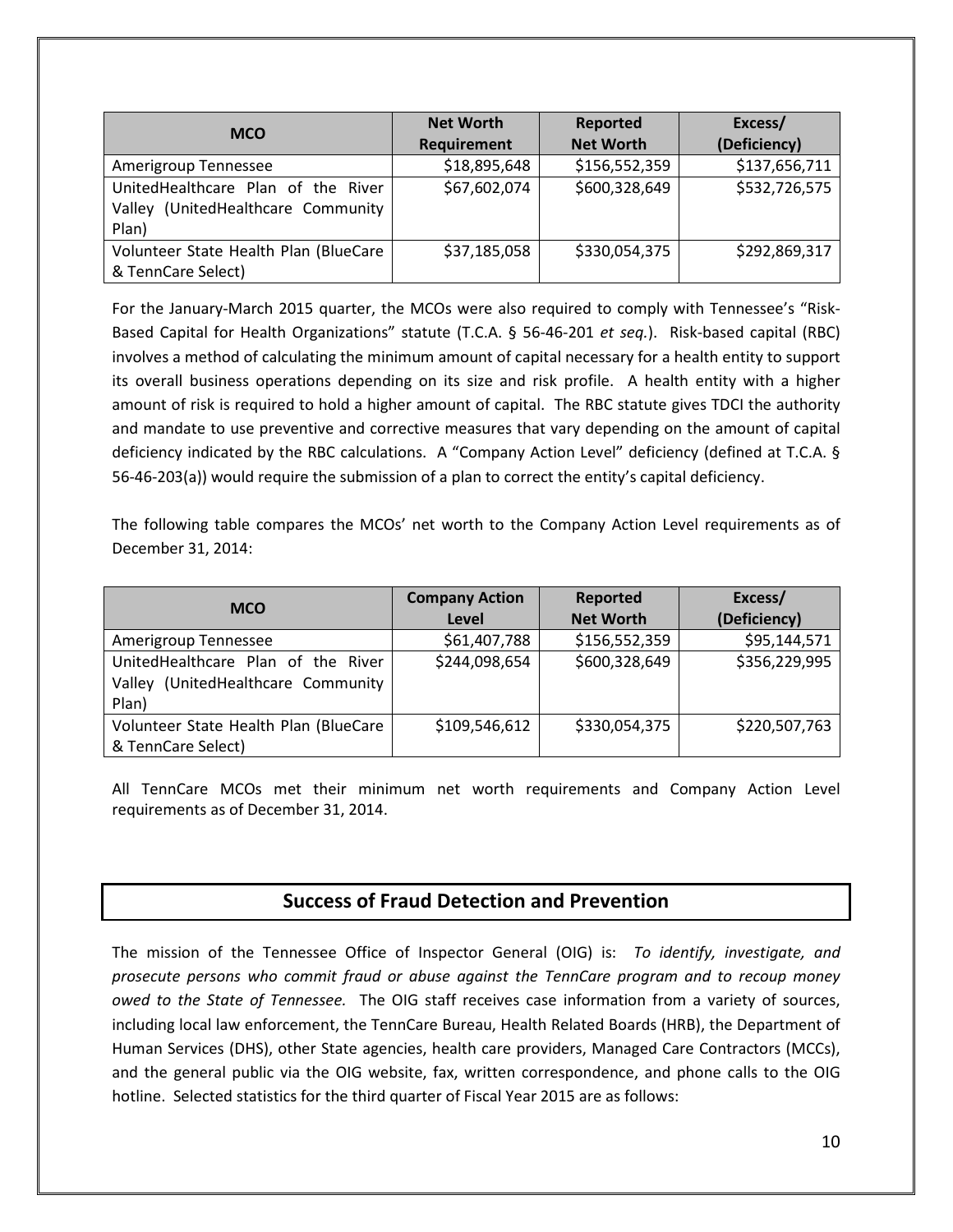## **TennCare Fraud & Abuse: Cases Received**

|                       | Quarter |
|-----------------------|---------|
| TennCare Fraud Cases  | 2.047   |
| TennCare Abuse Cases* | 1.371   |

*\* Abuse cases may be referred to the appropriate Managed Care Contractor (MCC), the TennCare Bureau, or DHS for further review/action.*

## **Criminal Court: Fines & Costs Imposed**

|                                                 | Quarter  |
|-------------------------------------------------|----------|
| <b>Court Fines</b>                              | \$26,800 |
| <b>Court Costs &amp; Taxes</b>                  | \$2,692  |
| <b>Court Ordered Restitution</b>                | \$19,010 |
| Court Ordered Restitution Received <sup>8</sup> | \$18,014 |
| Drug Funds/Forfeitures                          | \$696    |

The OIG aggressively pursues enrollees who have committed fraud against the TennCare program. The primary criminal case types investigated are: (1) prescription medication cases (illegal sale of prescription medication, drug seekers, doctor shopping, and forging prescriptions), (2) gaining TennCare eligibility by claiming a child who does not actually live in the home, (3) receiving TennCare benefits while living outside Tennessee, (4) fraudulent reporting of income, (5) fraudulent reporting of resources, and (6) ineligible individuals using TennCare recipients' benefits.

### **Arrest Totals**

|                      | Quarter | FY 15 to Date |
|----------------------|---------|---------------|
| Individuals Arrested |         | 184           |

### **OIG Case Recoupment & Civil Court Judgments**

|                                    | Quarter  |
|------------------------------------|----------|
| Consent Orders & Civil Judgments   | \$18.371 |
| Recoupments Received <sup>10</sup> | \$14.722 |

<span id="page-10-1"></span><span id="page-10-0"></span> $\degree$  Restitution may have been ordered in a quarter earlier than the quarter in which payment was actually received.<br> $\degree$  This total reflects dollars identified for recoupment by the OIG in such non-criminal contexts as c

<span id="page-10-2"></span> $10$  A recoupment may be received in a quarter other than the one in which it is ordered.